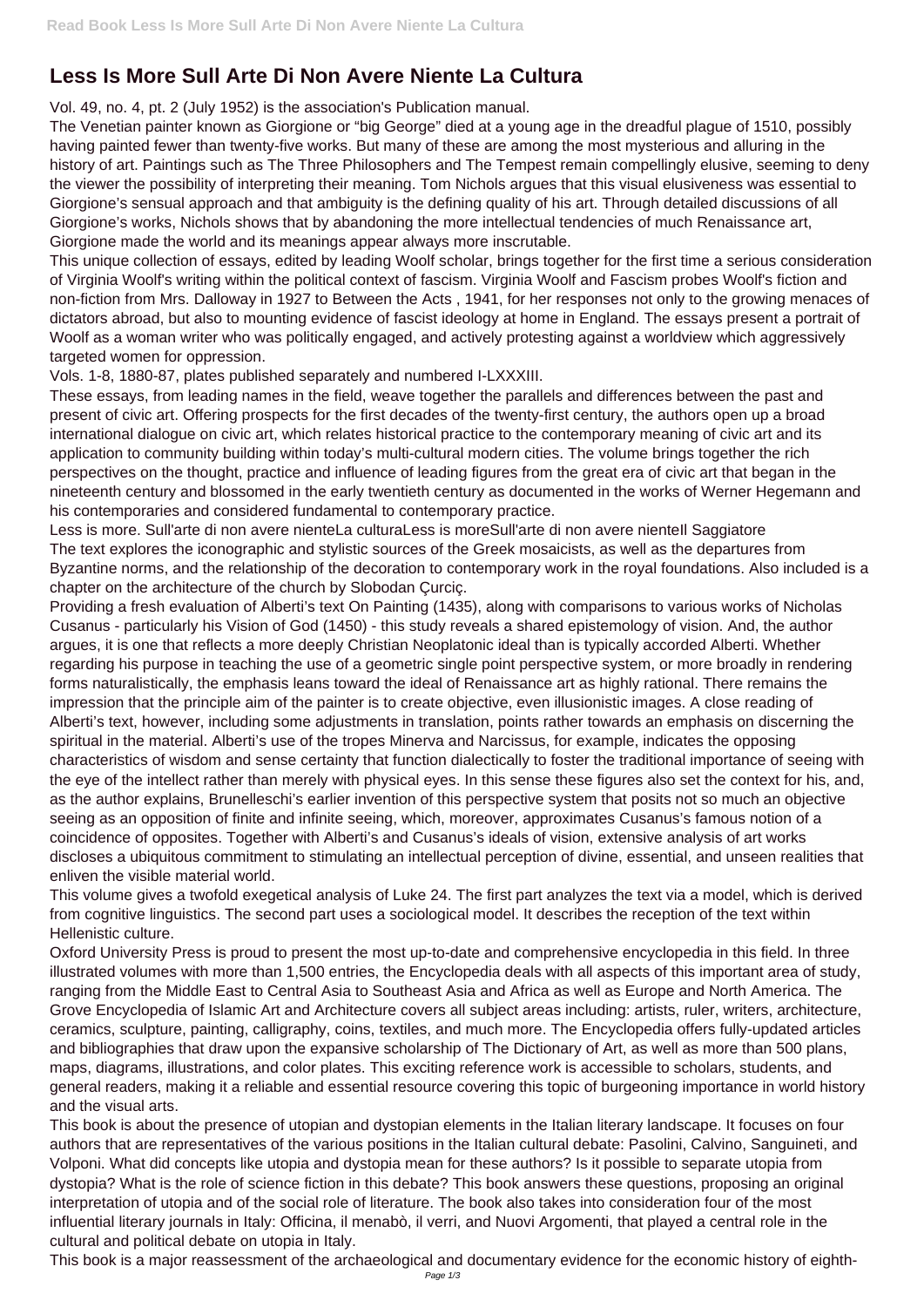## century Europe and the Mediterranean.

In Perspectives on Early Islamic Art in Jerusalem, Lawrence Nees analyzes early Islamic monuments on the Haram al-Sharif, or the Temple Mount: the Dome of the Chain, and the capitals with figures of eagles in the Dome of the Rock.

Receptions of Antiquity, Constructions of Gender in European Art, 1300-1600 examines the way in which late medieval and early modern visual culture engaged with Greek and Roman antiquity to construct and challenge contemporary gender norms.

Before his mysterious murder in 1975, Pier Paolo Pasolini had become famous—and infamous—not only for his groundbreaking films and literary works but also for his homosexuality and criticism of capitalism, colonialism, and Western materialism. In Pier Paolo Pasolini: Performing Authorship, Gian Maria Annovi revisits Pasolini's oeuvre to examine the author's performance as a way of assuming an antagonistic stance toward forms of artistic, social, and cultural oppression. Annovi connects Pasolini's notion of authorship to contemporary radical artistic practices and today's multimedia authorship. Annovi considers the entire range of Pasolini's work, including his poetry, narrative and documentary film, dramatic writings, and painting, as well as his often scandalous essays on politics, art, literature, and theory. He interprets Pasolini's multimedia authorial performance as a masochistic act to elicit rejection, generate hostility, and highlight the contradictions that structure a repressive society. Annovi shows how questions of authorial self-representation and self-projection relate to the artist's effort to undermine the assumptions of his audience and criticize the conformist practices that the culture industry and mass society impose on the author. Pasolini reveals the critical potential of his spectacular celebrity by using the author's corporeal or vocal presence to address issues of sexuality and identity, and through his strategic self-fashioning in films, paintings, and photographic portraits he destabilizes the audience's assumptions about the author.

This book takes its inspiration from a seminal essay by Carlo Ludovico Ragghianti, the great art historian and critic, on the temporality of the image and the "processing" character of vision, examining cinema, art, dance, and architecture.

This book examines the idea of organism in the work of Louis I. Kahn, from the turning point of Rome to the project for Venice. It presents an original interpretation of the work of Kahn during one of the most fruitful periods of his career, when he was working on a particular design method based on an entirely novel way of interacting with the past. Beginning with a meticulous documentation and analysis of Kahn's experiences in the twenty years from 1930 to 1950, the book sheds new light on the relationship between Kahn's work and the modern movement. The arguments are supported by case studies, including that of the Palazzo dei Congressi in Venice based on Kahn's words (like his lessons in Venice at IUA, International University of Art, in 1971) and others as the Trenton Bath House, the Salk Institute (La Jolla), the Kimbell Museum (Fort Worth), the Yale Gallery and the Mellon Center for British Art (New Haven) and more. Unlike much of the by now wellestablished literature on Kahn's work, Louis I. Kahn in Rome and Venice suggests that the basic premise of Kahn's invention is the idea of spatial, constructive organism, which explains how he created forms that were inextricably anchored in the past, without imitating any one kind of ancient architecture. The main objective of the book is to explain Kahn's methodology to architects and students, showing how he was able to design an architectural object with the characteristics of the best designed objects: organisms, in which each part contributes, with the whole, to creating "something made of indivisible parts".

A study on the intersection of art, science, and the natural world in Hellenistic and Roman times.

First Published in 1999. Routledge is an imprint of Taylor & Francis, an informa company.

Twenty-two essays that provide a forum for assessing the tenets, accomplishments and limits of modernism in landscape architecture and for formulating ideas about possible directions for the future of the discipline These twenty-two essays provide a rich forum for assessing the tenets, accomplishments, and limits of modernism in landscape architecture and for formulating ideas about possible directions for the future of the discipline. During the 1930s Garrett Eckbo, Dan Kiley, and JamesRose began to integrate modernist architectural ideas into their work and to design a landscape more in accord with the life and sensibilities of their time. Together with Thomas Church, whose gardens provided the setting for California living, they laid the foundations for a modern American landscape design. This first critical assessment of modem landscape architecture brings together seminal articles from the 1930s and 1940s by Eckbo, Kiley, Rose, Fletcher Steele, and Christopher Tunnard, and includes contributions by contemporary writers and designers such as Peirce Lewis, Catherine Howett, John Dixon Hunt, Peter Walker, and Martha Schwartz who examine the historical and cultural framework within which modern landscape designers have worked. There are also essays by Lance Neckar, Reuben Rainey, Gregg Bleam, Michael Laurie, and Marc Treib that discuss the designs and legacy of the Americans Tunnard, Eckbo, Church, Kiley, and Robert Irwin. Dorothée Imbert takes up Pierre-Emile Legrain and French modernist gardens of the 1920s, and Thorbjörn Andersson reviews experiments with stylized naturalism developed by Erik Glemme and others in the Stockholm park system.

Informed by systems thinking, this book explores new perspectives in which culture and management are harmoniously integrated and cultural heritage is interpreted both as an essential part of the social and economic context and as an expression of community identity. The combination of a multidisciplinary approach, methodological rigor and reference to robust empirical findings in the fertile field of analysis of UNESCO's contribution mean that the book can be considered a reference for the management of cultural heritage. It casts new light on the complex relation of culture and management, which has long occupied both scholars and practitioners and should enable the development of new pathways for value creation. The book is based on research conducted within the framework of the Consorzio Universitario di Economia Industriale e Manageriale (University Consortium for Industrial and Managerial Economics), a network of universities, businesses and public and private institutions that is dedicated to the production and dissemination of knowledge in the field. This volume will be of interest to all who are involved in the study and management of the cultural heritage. Apri il tuo portafoglio. Cosa vedi? Scontrini, tessere della palestra, del discount, fotografi e di tuo figlio, della donna o dell'uomo di cui sei innamorato, la patente, il documento d'identità, la carta di credito, i biglietti da visita. Tutti oggetti che descrivono perfettamente chi sei, cosa fai, che persona ambisci a essere. Anche la tua casa, se ci pensi bene, dice molto di te: hai una tv nuova, i quadri di un artista che credi ti rappresenti, sul balcone hai costruito un piccolo orto verticale – va di moda, e poi è un'ottima strategia per risparmiare qualche euro sulla spesa. Da anni desideravi avventurarti in qualche località esotica e pericolosamente sperduta: hai già ricaricato la prepagata, scelto il volo più economico, confermato la stanza di un albergo a due stelle, ma con piscina. Ricorda di chiedere le ferie, ma prima devi pagare le bollette, il mutuo, l'assicurazione, il tagliando, la benzina. Quando sarai partito, non dimenticarti di scrivere a mamma e papà: non farli preoccupare. Il prossimo mese comincia il corso di nuoto: hai fatto l'iscrizione? Hai prenotato